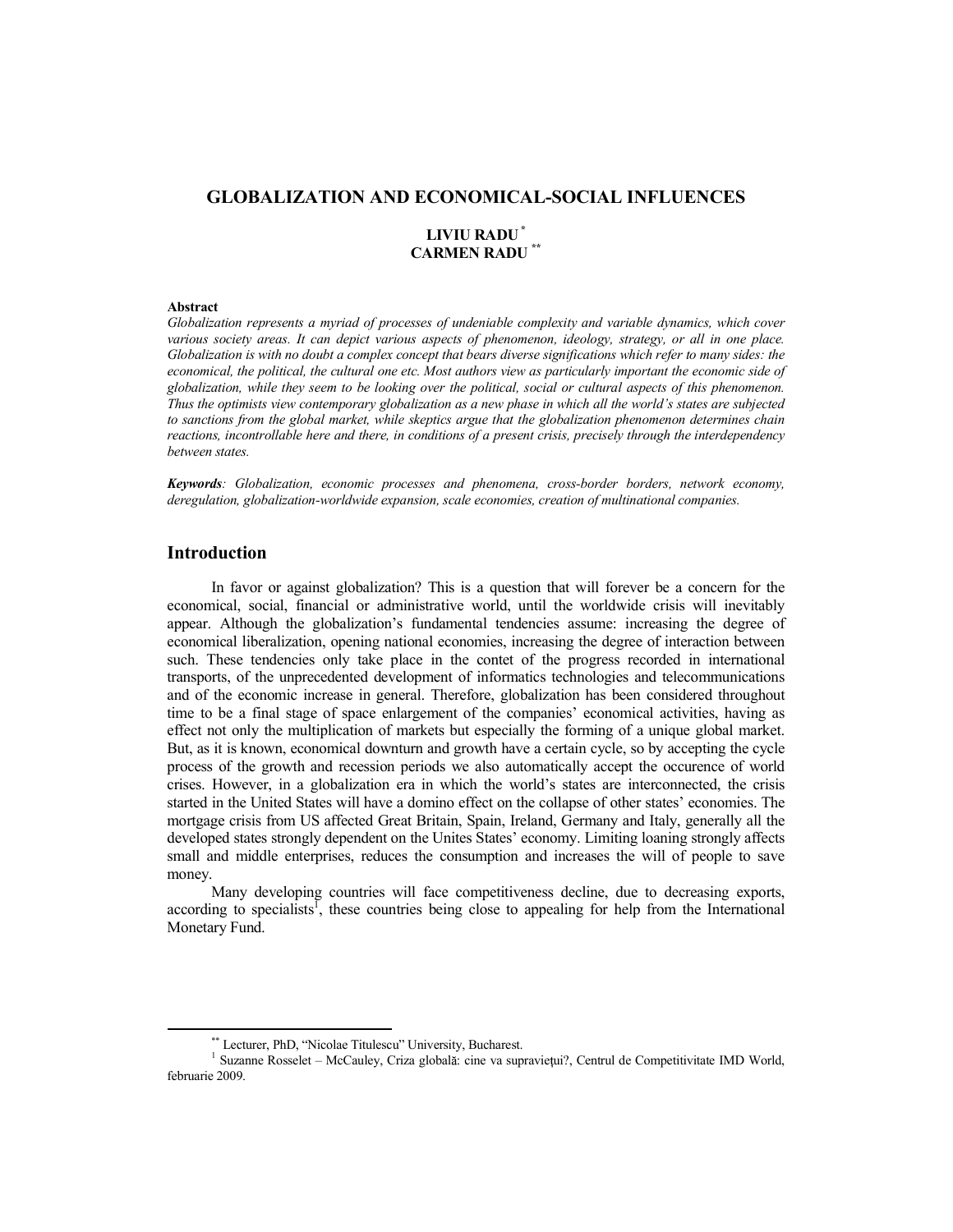## **Literature review**

The study of the globalization phenomenon, of competitiveness and competitive advantage, also their modification under the conditions of economical crises as well as the role of foreign investments in diminishing economical crisis, are subjects of major impact on the research area. Over time specialized literature has benefited of studies made by many prestigious authors, among which John H. Dunning, William Northaus, Kirsty Hugues, Robert Solow, Gilbert Abraham – Frois, or Ngaire Woods. In Romanian economic literature the special contribution was made by the researchers Alexandra Horobet, Anda Mazilu, Costea Munteanu, Vasile Dan, Liviu Voinea etc.

## **Theoretical background**

#### **1. Conceptual Definition of the Globalization Process**

Globalization continues to be depicted in different ways in the specialized literature. In the 2001<sup>2</sup> economy dictionary, globalization is regarded as a "*method or system of long-term reception and approach on the great contemporary problems, generated by the interaction of multiple economical, technical, political, social, cultural, ecological processes and phenomena, and the planning by the international community to settle them on a wide perspective".* In some papers, signed by Paul Bairoch and Richard Kozul Wright (*Globalization Myths: Some Historical Reflections on Integration, Industrialization, and Growth in the World Economy – 1996)* and from 1997 by professors Michael Bordo and Kornelia Krajnyák (*Globalization in Historical Perspective, World Economic Outlook, Globalization Opportunities and Challenges,* May 1997, IMF, Washington), the process of globalization manifested in the second half of the  $XX<sup>th</sup>$  century is considered to resume some phenomena that took place one century ago in the global economy.

In the paper *Globalisierung der Unsicherheit – Arbeit im Schatten, schmutziges Geld und*  informelle Politik (2002)<sup>3</sup>, Elmar Altvater considers globalization to be the surmounting process of the borders appeared along history. Thus it becomes synonym to the erosion (but not disappearance) of the national states' sovereignty and is presented as the market economy's "detachment" from moral norms and from the connections that are institutionalized between societies …" For Anthony Giddens  $(2007)^4$  the same phenomenon of globalization represents "...the intensification of social relations everywhere, through which places separated by a large distance are thus able to interconnect so that events taking place in an area are marked by processes taking place many kilometers away and vice versa…" Globalization represents a process or a set of processes that take the form of a transformation in the spatial organization of social relations and transactions – analyzed in terms of extensions, intensity, velocity and their impact – generating transcontinental or interregional fluxes and networks of activity, interaction and power enforcement<sup>5</sup>.

A more pragmatic position is expressed by Professor Bruno Amoroso from Roskilde University in Denmark, who in the "On globalization. Capitalism in the 21<sup>st</sup> Century" paper<sup>6</sup>, considers globalization as being a manifest of the transnational triadic capitalism with its basic institutions: transnational corporations, international organisms and lobby in the global market conditions.

 $2$  Dicționar de economie (2001), ediția a doua, Editura Economică, București, pg. 216.

<sup>&</sup>lt;sup>3</sup> Altvater, Elmar und Birgit Mahnkopf (2002) - Globalisierung des Unsicherheit: Arbeit im Schatten, Schmutziges Geld und informelle Politik, Münster: Westfälisches Dampfboot .

<sup>4</sup> Anthony Giddens (2007) - *Europe In The Global Age*, Polity Press, Cambridge CB2 1UR, UK.

<sup>&</sup>lt;sup>5</sup> Held, David, McGrew, Antony, Goldblatt, David, Perraton, Jonathan (2004) - Transformări globale. Politică, economie și cultură, Editura Polirom, Iași, pg.40.<br>
<sup>6</sup> Amoroso Bruno (2001) - On globalization. Capitalism in the 21<sup>st</sup> Century, Macmillan Press Ltd., N.Y. 2001.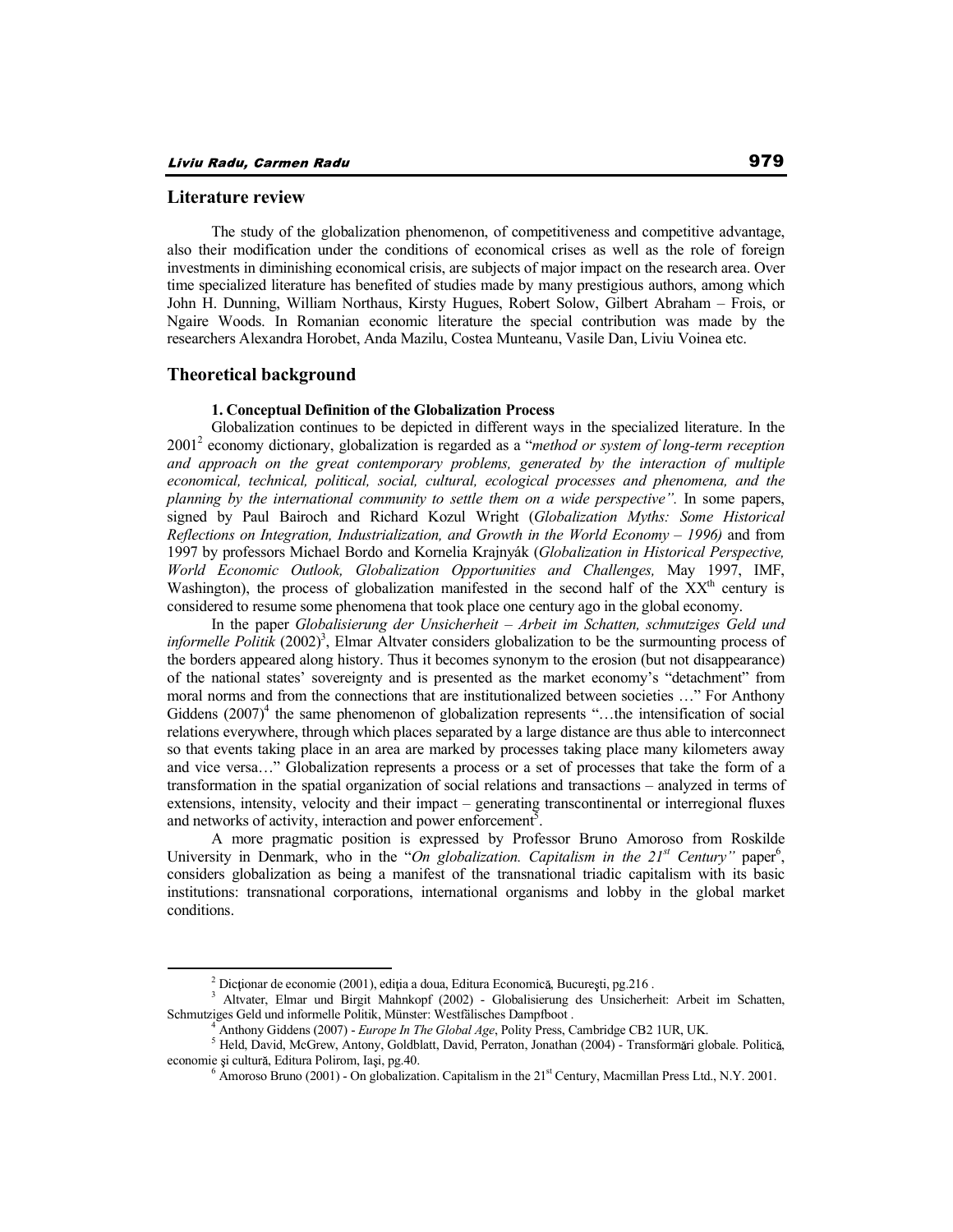The globalization process has generated the beginning and consolidation of multinational and transnational corporations which subsequently become the foundation for maintaining and amplifying the globalization process on a global scale.

Globalization has been scientifically analyzed and developed in the large American schools (Harvard, Columbia, Stanford), as well as in some English universities that promote the neo-liberal doctrine and sustain free trading between the world's states. The main institutional actors of globalization are: the state, multinational firms, nongovernmental organizations. The fundamental tendencies of globalization refer to: the increase of economical liberalization grade, opening of national economies, the increase of the interaction degree between them. Obviously these tendencies take place in the context of the revolution faced by international transports, of unprecedented development of the informatics technologies and telecommunications that projected on other coordinates the multinational firms' activity and the cross-borders movement of capitals.

Over time, globalization has been considered to be a last stage of space enlargement of the companies' economical activities, having as an effect not only the multiplication of markets but especially the forming of a unique global market. In other words, globalization represents the process through which geographical distance becomes a less important factor in establishing and developing economical, political, social-cultural cross-border relations. Globalization manifests in all life domains: political, economical, cultural, scientific, and has an impact on the human condition, being able to generate satisfactions for those who approach it to their advantage and unpleasantness for those who are marginalized.

The latest specialized literature draws attention on the fact that economical systems change from the theoretical model to *the network economy* (the term of global network was introduced by Prof. Richter Emanuel, PhD). The network is presented, from an economical point of view, as a resource allocation system in which problems of fluxes optimization are considered, as well as of finding scale economies, of deregulation or maintenance of the so-called natural monopolies. The network model is increasingly present in contemporary economy because it proclaims the superiority of administrating information fluxes by means of decentralized structures instead of those hierarchical and rigid.

To summarize the earlier mentioned tendencies in a unitary formula, we consider the definition formulated by John Dunning in his paper "The Advent of Alliance Capitalism"<sup>7</sup> to be the best that sustains the significance and directions of development of the globalization process:

The globalizing of economical life raises three large categories of problems for all states , which they cannot solve on national or on continental integration level:

1. problems of economical nature that can no longer be solved trough the industrialization model that has led to waste, pollution and unemployment, emphasizing the mimesis of the production structures that generate competition;

2. problems of social nature: unemployment, but also polarizing societies, trough extending poverty, demographical problems and the migration of economical workforce;

3. problems regarding the degradation of the natural environment, climate change and the dangers of irreversible perturbation of the planet's geo-biochemical equilibriums.

National identity in the contemporary globalization conditions "is determined by the particularities through which a human community reacts to stimulants provided by the modifications of the natural environment and social climate"<sup>8</sup>.

Globalization of economical life, with its history and as a reality of our time, can be regarded as a phase of the evolution process of the capitalist economy the beginning of which was identified

 $^7$  Apărută în volumul " The New Globalism and Developing Countries", edited by Jhon H. Dunning and Khalil A. Hamdani, United Nations University Press, New York, 1997.

<sup>&</sup>lt;sup>8</sup> Popescu D. Maria (1999) – *Globalizarea și dezvoltarea trivalentă*, Editura Expert, Col. Sec. XX, București .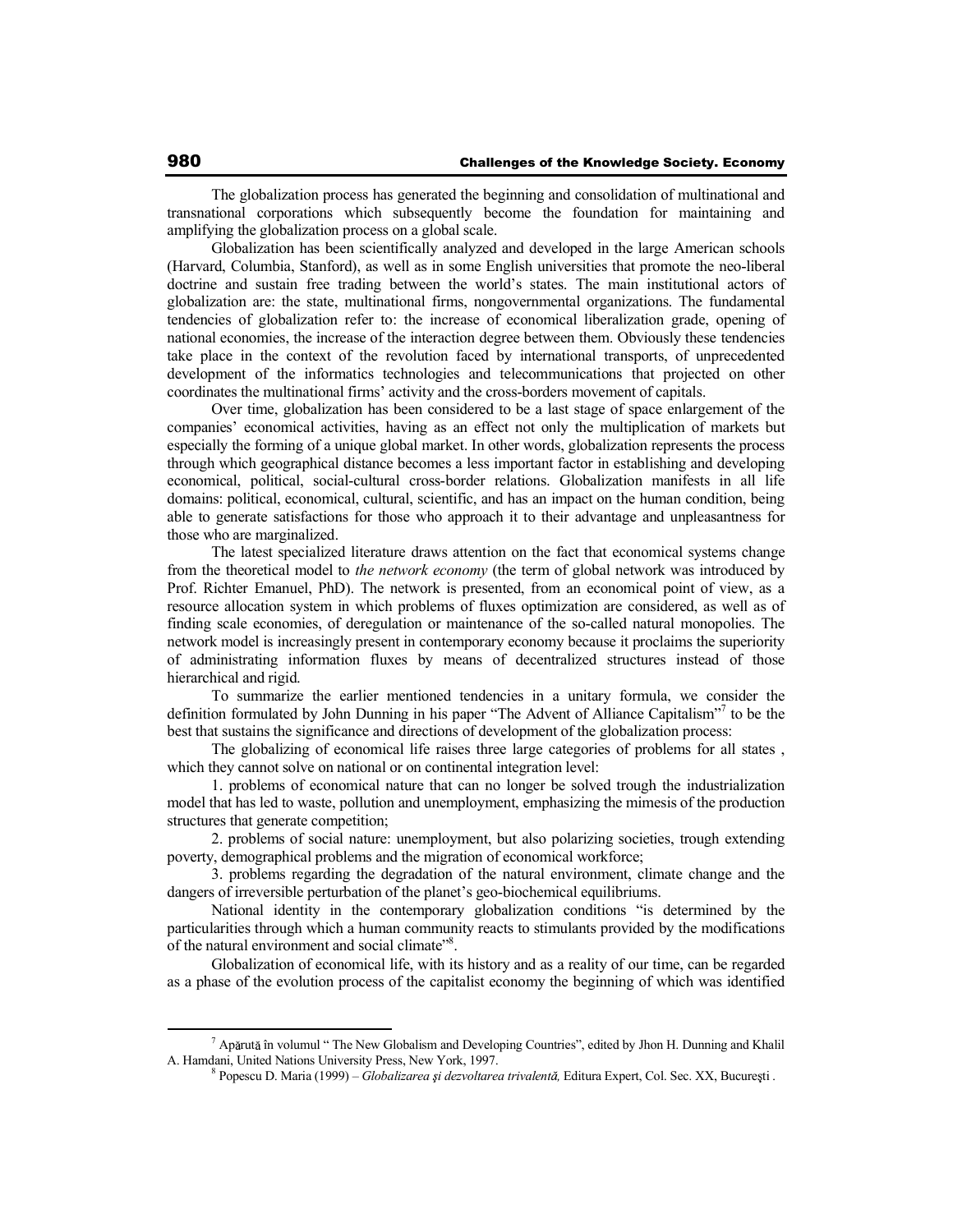### Liviu Radu, Carmen Radu

by Fernand Braudel<sup>9</sup> from very ancient times. Over the last three millenniums, a single power centre has been exerting its domination at a time. Now, for the first time, we assist to the concomitant existence of more power centers. Some researchers mention the movement of the center from America to the Pacific (Japan, China, Indonesia, Singapore, Korea). Others sustain the existence of three centers: America, European Union and Japan with the South-East Asian region.

#### **2. Globalization – Worldwide Expansion**

 In the UN and IMF documents and studies, in English language, the term "globalization" is used, while in French, as well as in the publications in this language, the term of "worldwide expansion" is used. Both linguistic expressions designate the same process.

 Specialized Romanian literature uses more frequently the term of globalization although, sometimes, "worldwide expansion" is also used. However, the economic meaning attributed to the concept of globalization differs from one source to another.

 The Economy Dictionary (Economic Publishing House, 1999) defines worldwide expansion as a process revealing the fact that the activities carried out by certain firms become the expression of some economical operations developed on a global scale, both in respect with production and trading. This worldwide expansion process is of objective nature, which occurred a long time ago, but has intensified over the last decades, being promoted by multinational and transnational companies. From an economic point of view, the worldwide expansion represents the method in which those certain firms capitalize the competitive advantages created on a global scale under the incidence of numerous existing differences between the countries and regions of the world. Multinational corporations thus exploit for their own purpose all economical advantages, and the production and trading acts become more profitable due to extending the rationality parameters from local, national or regional-international to global level.

 The International Monetary Fund report from May 1997, entitled "World Economic Outlook. Globalization. Opportunities and challenges" says that the globalization phenomenon represents "the tight international growing integration of the goods and services markets as well as those of capital".

 Also the International Labor Organization report entitled "L'emploi dans le monde 1996/1997. Les politiques nationals a'heure de la mondalisation" mentions that the term globalization is used, in a limited sense "to designate the global wave of liberalizing exchanges, investments and capital flows as well as the increasing importance of all these flows and international competition in global economy<sup>10</sup>. It can be noticed that this document, which originates from the UN institution handling labor problems, also considers that labor markets are not presently included in the globalization process.

 Worldwide expansion expresses the development stage of non-boundaries states, where everything is almost accessible, being realized through communication, solidarity increase and interdependencies. Worldwide expansion represents the mankind's stage that began to take shape in the 1970's and, especially, after 1980 when the internationalization's result (which affect only certain countries and activities) was distinguished from globalization (which adds to the elimination of distances and obstacles related to space, the technologies and information related to time).

 Worldwide expansion is remarkable due to the expansion of human activities throughout the globe, despite the unequal penetration. In economic life, worldwide expansion encountered the fewest obstacles, thus a spectacular modification took place in the nature of international trades from the second half of the  $20<sup>th</sup>$  century. However, economy is not the only domain of the worldwide expansion – the political, habits and cultural ones are just a few of the sectors that are increasingly dependant on the global success. The actual conflicts, humanitarian dramas, poverty persistency, take a global aspect and the cultural and demographic particularity becomes conspicuous, while on all

<sup>9</sup> Braudel Fernand (1985) - *La dynamique du capitalisme*, Paris, Arthaud .

<sup>&</sup>lt;sup>10</sup> Badrus Gheorghe, Rădăceanu Eduard (1999) - *Globalitate și management*, Editura All Beck, București, pg. 4.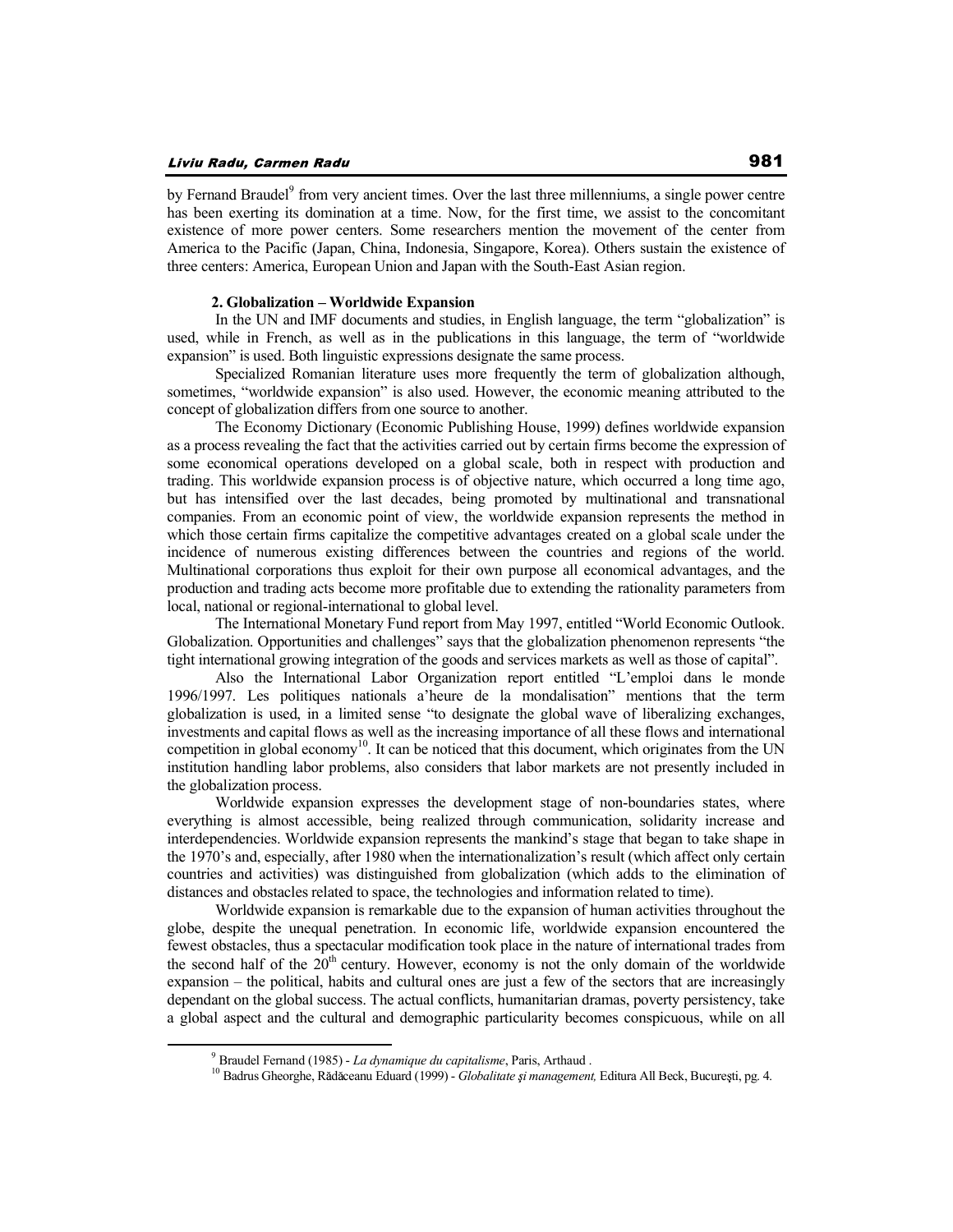meridians the same music is being played, the same information and images are being broadcast, often being dominated by an American influence.

 In fact, the worldwide expansion is often identified with the generalization of market economy, doubled by the adhesion to plural democracy values and human rights. To this extent, the day of November  $9<sup>th</sup>$ , 1989, on which the Berlin wall fell, symbolized the end of the world's division in two ideological units, also marking an important phase of the worldwide expansion process. For the first time in history the entire world gradually rediscovers itself around the same basic rules promoted by international organizations (UN, IMF, Global Market, etc.) that have truly become worldwide.

Worldwide expansion allows for the avoidance of high costs, the establishment of scale economies, diminishment of high costs, exploitation of different markets' imperfection and of the asymmetrical nature of information.

## **3. The Consequences of the Financial Economical Crisis in USA**

The economical expansion during 2002 -2007 began with a problem – the shattered illusion of the American capital, in 2000-2001, that had a substantial effect, concerning wealth, on the American households. In order to reduce the duration and severity of the resulted downturn, the Federal Reserve aggressively tempered the monetary politics by reducing either the interest rate to federal funds, or the discount rate, 27 times between January 2001 and June 2003, producing the collapse of interest rate to federal funds from 6.5 percent to 1.0 percent in the mentioned period. This way, the aggravation determined by the downturn was prevented by the stimulation of an unprecedented development of the real estate market that afterwards rapidly became a real estate mirage. The financial capital accumulated in the real estate market compensated the loss recorded in the real estate market during 2000-2002. The increased prices in the real estate domain supplied a massive increase of expenditures and the continuous expansionist monetary politics of the Federal Reserve maintained the United States' economy flooded by excessive liquidity. Another fundamental ingredient at the base of the persistent low rates of the real American (or global) interest was directing developing countries into accumulating large amounts of American assets, motivated by the experiences accumulated by them during previous crises and this was possible due to their positive working capital. Because of this, the United States was able to finance their massive deficit on a long term without radically changing the real rates of interest or those of the real exchange rate. At the same time, Wall Street recorded profound financial innovations created by the attempt to obtain higher profit benefits in an environment with low interest rates. A large part of these innovations was made by the firms with unregulated activities and the new financial instruments used were too complicated to be regulated. If we organize a retrospective analysis we will notice the existence of reasons that determined the choice of these monetary politics. The Federal Reserve has never considered preventing the inflation of the assets' price to be part of its mandate. In addition, the increase of productivity and stagnation of the real average wages level in the USA during the expansion period were interpreted as signs of a surplus in the labor force market.

As a consequence, policies tended to support the liberalization of financial markets and were sometimes doubled by careless additional supervision. Other developed economies faced the same unfavorable impact because when the illusion of rapid circulation of capital flows was shattered, and other central banks also decreased their interest, indeed slower than the Federal Reserve, their economies recovered just as fast. In a few other developed economies the real estate mirage has grown and, in some cases, it was even larger than the American one. In this context, neither was our country differentiated in the international practice, using the easily given consumer loans and the expansion of the values circulated on the real estate market. If to all this we add the unusual desire for expenditure, we can have the complete precursory view for the global crisis' beginning.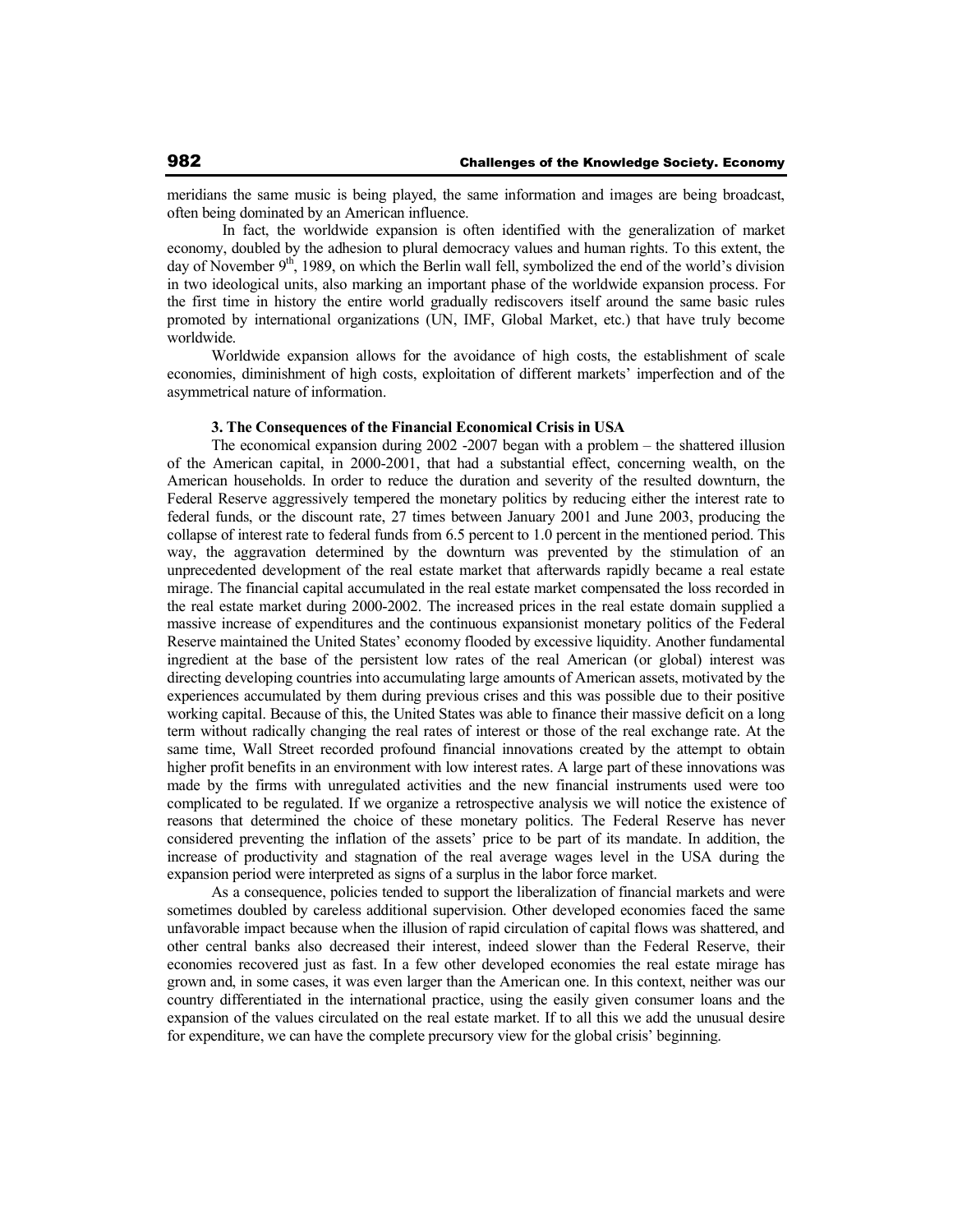## **4. The Consequences of the Financial – Economical Crisis in the World**

Although this generalized crisis first occurred in the United States, said country was not the only one affected by the shocks and collapse of the consumer's trust. Many countries, both developed and emergent markets, have recently registered unrealistic increases on the financial assets market. The rapid growth of real estate prices was caused not only by the basic principles of the countries such as Ireland, United Kingdom and Australia, according to IMF (2008), while countries like China and Russia had faced before the crisis staggering levels on their assets markets, generated by the frenzy of speculations.

The phenomenon of worldwide expansion is represented by: financial integration and the constituency of cross-border holdings of mutual funds, speculative funds, branches of developed countries' banks and insurance companies that perpetuated perturbations and contributed to propagating the collapse of assets' prices in other countries as well. Many developed states in the European Union suffered from the capital market's internationalization.

The South Asian countries adopted a multi-billion dollars plan in order to sustain the banking system. USB, the largest bank in Switzerland, received from the government an infusion of capital of EUR 3.8 billion and, also, the central bank created a special fund where USB would be able to deposit "toxic assets" in a value of no more than USD 60 billion (EUR 44 billion). Another large Swiss bank, Credit Suisse Group, collected CHF 10 billion (EUR 6.5 billion) from private investors and announced loses for the third trimester. ECB supplied liquidities of EUR 5 billion for the Central Bank of Hungary that asked for and obtained support from IMF and the World Bank (the total value of contributions is of EUR 20 billion).

The portfolio investments will decrease because the larger fear of risks determines the capital maintenance in internal markets. Although, historically, the direct foreign investments have proven to have a higher flexibility to shocks, they are also expected to drop. In addition, the developing countries with a future access to capital will pay higher interest because of the exodus towards more secure markets and the higher aversion towards risks. The global deceleration will reduce the requirement of consumer goods and industrial products, thus decreasing the earnings from exports and as the labor force markets will decline, the workers from abroad will probably suffer over the disproportioned impacts on their incomes, which will reduce deliveries.

Approximately half of the developing countries started to face working capital deficits of over 5 percent from the GDP and, in some cases, the deficits are situated around the value of 10 percent. These economies are very vulnerable to the oscillations of these diverse sources of external financing. Due to the large investments inflow in the last years, an extremely large number of investment projects are already developing. As the investment's financings will decrease, two consequences will possibly appear, both of them of negative nature. In some cases the projects will not be finished and, as a consequence, will become unproductive and will burden the balance sheets of the banks with risky loans. In other cases, if the projects are ended, they will create a capacity of excessive production resulted from the global deceleration, thus increasing the risk of deflation.

 These factors will have as consequence the decline of the increasing collective GDP of the developing countries down to less than 5 percent, as compared to the average 7 percent in 2004- 2007. Moreover, the effects felt by the developing countries might not limit to the decrease of the revenues resulted from investments and exports and a deceleration of the increasing GDP. The danger also exists for all emerging markets to enter an individual crisis, as for instance if their own internal assets market starts collapsing (or even in the case in which the real market values will suffer a decline) and weaken their own banking systems. The drastic falls of stock markets in the developing countries already indicated the investors' worries regarding the future on a medium term, and the decline of the portfolio's values can also have significant effects of the wealth on consumption, emphasizing the effects of decreasing. The countries with deficits of the large payment and fiscal balances will be the most vulnerable. The aggravating factor of the developing economies' problems is the fact that these shocks will be simultaneous.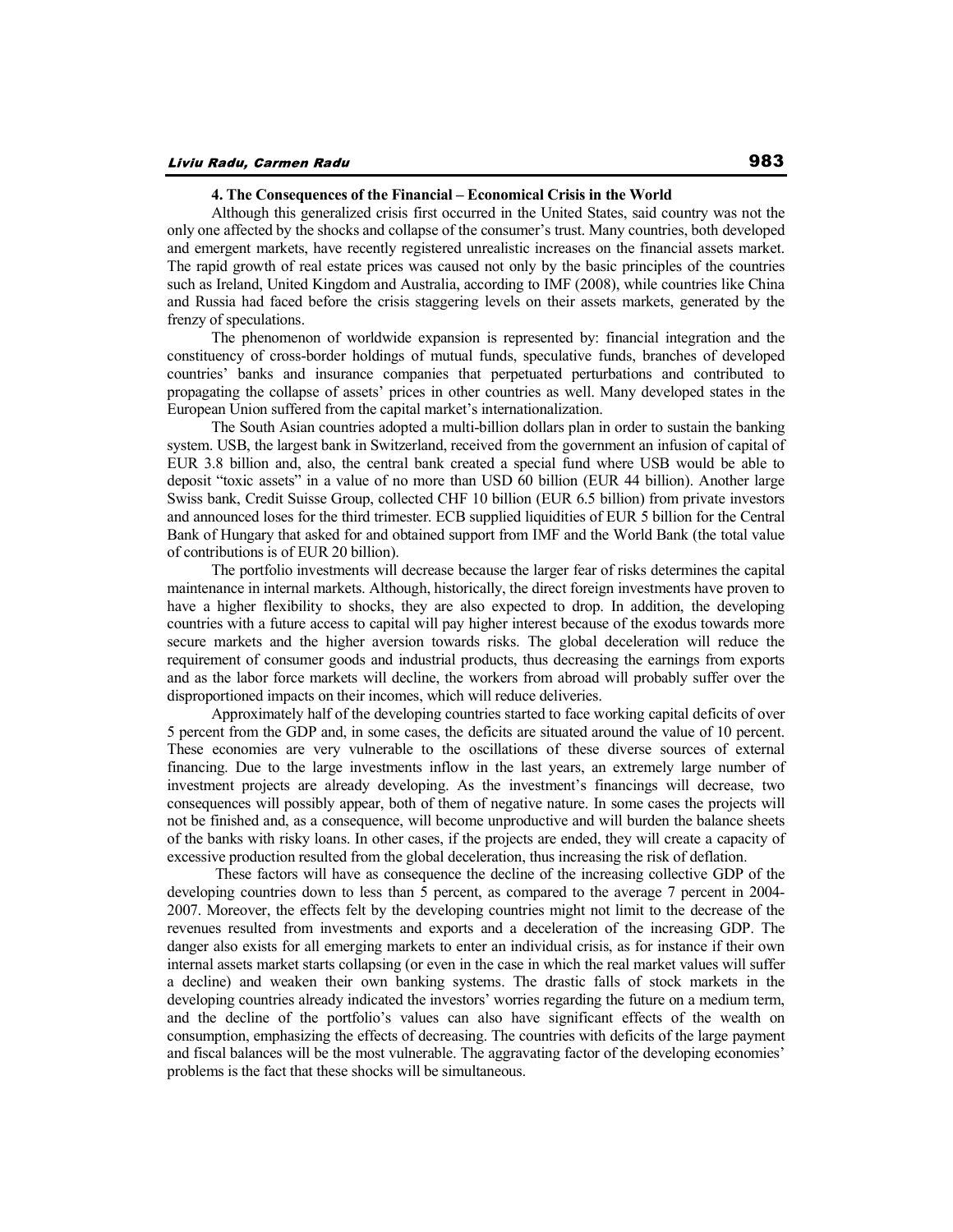#### **5. The Consequences of the Economical – Financial Crisis in Romania**

In Romania the indirect effects of the crisis could be noticed. In the year 2008 we faced a limited impact of the financial crisis on the Romanian economy. The annual rate of inflation (6.3%) was on a descending trend but maintained itself on high levels over the variation interval, the economic growth rate being high in 2008 as well, the working capital deficit significantly increased (13.4% from GDP) and the budget deficit reached a record level of 5.4% of the GDP. Through prudential and administrative measures, NBR constantly acted to moderate the speed of the increasing loans granted to the private sector and for sustaining the loaning in national currency to the detriment of that in foreign currency.

The local banks no longer have a major role in loaning companies but remain the main vehicle in the case of population. Crediting has been aimed towards SME and strongly towards trading and services companies. SME are modestly financed by banks. Only 15% of the SME appeal to external sources of financing such as bank loans. The main sources of financing for the SME are their own shareholders and commercial credits. The internal bank loan represents approximately 12% of the liabilities, while in other European Union countries these are a lot higher (Germany 30%, Austria 16%, Italy and Spain 23%, Belgium 18%).

 The population continues to have a high potential of crediting demand. The 11/2008 regulation regarding the population's crediting creates conditions for changing the search for quantity with searching quality. The new indebt levels are higher than the actual values implemented by banks in the case of clients of smaller risk. Some banks are more exigent than the NBR's recommendations. The cards are the product that keeps on developing. On a short term, EUR 5.4 billion external financial credits are due in the case of companies and EUR 3.6 billion as loans from the mother companies. Not renewing parts of these credits has caused the financing from local banks. Also, the indebted population's impossibility of paying their loans because of the collapse or restructuring of large companies, which had been previously profitable, generated the aggravation of the Romanian banks' financial situation. In this context, Romania called for support from the International Monetary Fund and in 2010 adopted measures of austerity which were genuinely severe but were aimed at re-launching the economy.

# **Conclusions**

The advantages of worldwide expansion brought by the freedom of human actions without borders, the rapid and unhindered circulation of the production and especially of capitals, the unprecedented growth of technology, exchange of information and productivity, all of these can be rapidly affected by the beginning of an economical-financial crisis of epic proportions. The multinational corporations (MNC), the main actor and beneficiary of worldwide expansion, have actually known a different expansion, actually influencing all areas of economical-social life. It can be said that nowadays these have a great impact over: the technical progress and economical development of the origin as well as host states, of the increase of services sector's power, also referring to environmental issues, management and political and legal aspects. However, these multinational corporations are the ones to determine the externalization of the crisis, through the umbilical connections with the economy of other states.

Nevertheless, as we mentioned in the introduction, the economical crises of overproduction have a cyclic evolution demonstrated by many economists (Nikolai Kondratiev *The Major Economic Cycles* 1925). They come and go, but the amplitude of the fictive capital transfers causes powerful and more difficult to control trails in the financial banking system.